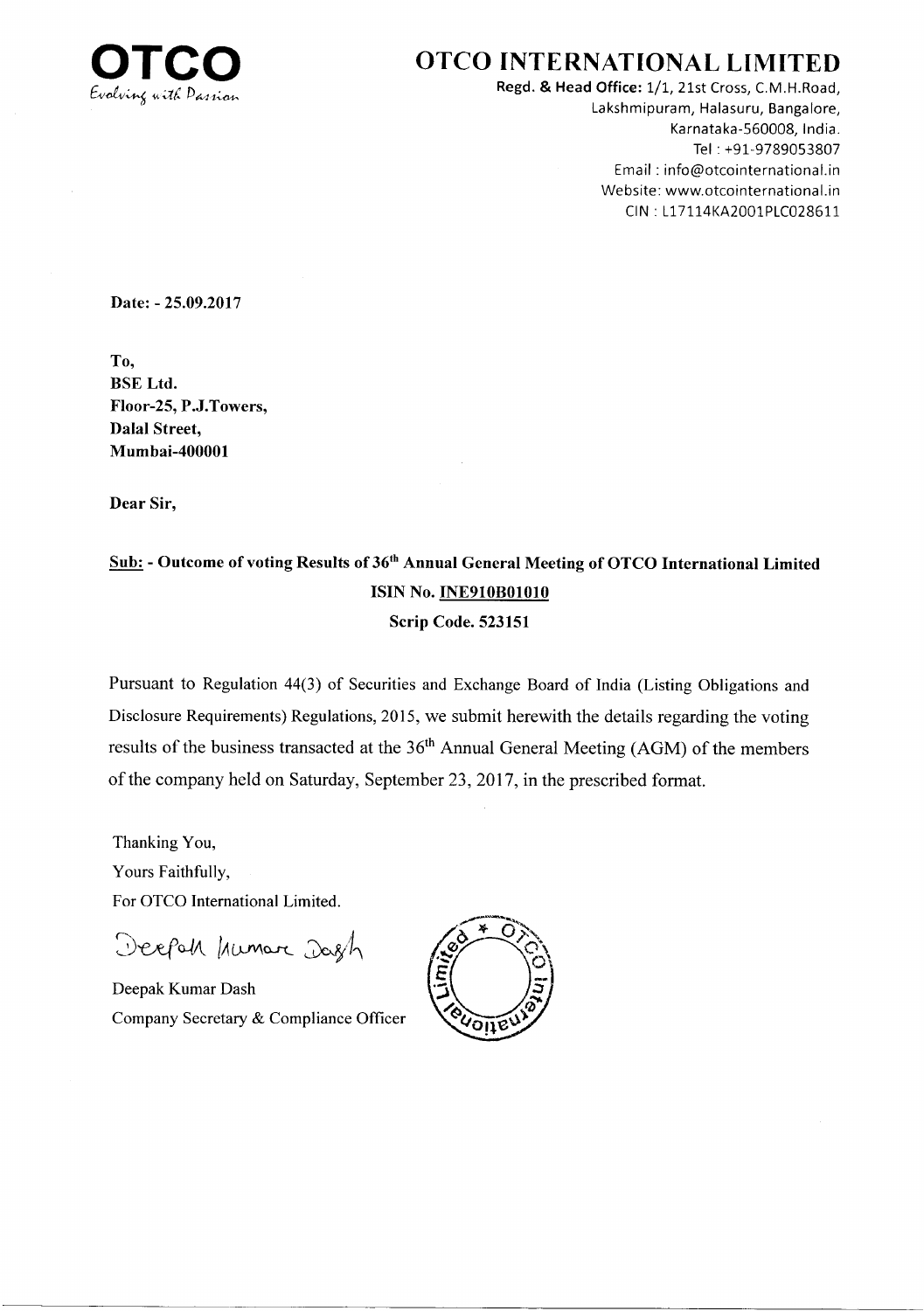

Regd. & Head Office: 1/1, 21st Cross, C.M.H.Road, Lakshmipuram, Halasuru, Bangalore, Karnataka-560008, lndia. Tel : +91-9789053807 Email : info@otcointernational.in Website: www.otcointernational.in CIN : 117114KA2001P1C028611

#### OUTCOME OF VOTING FOR 36TH ANNUAL GENERAL MEETING ENDED ON 23.09.2017

[As per REG 44 of the Securities and Exchange Board Of India (Listing Obligations and Disclosure Requirements) Regulations, 2015)]

36th Annual General Meeting was held on 23.09.2017. Evoting started at 9.00A.M. on 20.09.2017 and ended at 5.00P.M. on22.09.2017 . We give below the details as required under Reg 44 of the Securities and Exchange Board Of India (Listing Obligations and Disclosure Requirements) Regulations,20l5

Annexure I

| VOLING Results of 50th Annual General Meeting                                 |                     |
|-------------------------------------------------------------------------------|---------------------|
| Date of the AGM                                                               | 23rd September 2017 |
| Total number of shareholders on Cut Off date (i.e., 15.09.2017)               | 864                 |
| No. of shareholders present in the meeting either in person or through proxy: | 42                  |
| Promoters and promoters group:                                                |                     |
| Public:                                                                       | 41                  |
| No. of Shareholders attended the meeting through Video Conferencing           | Nil                 |
| Promoters and promoters group : Nil                                           |                     |
| Public : Nil                                                                  |                     |
|                                                                               |                     |

#### !, Results of 36th Annual General

#### AGENDA WISE

The e-voting and Physical poll was conducted for all resolutions between 20th September 2017 to 22nd September 2017 . The Scrutinizer report on results of e-voting and poll is provided resolution wise below:

|                    | Resolution 1 - Adoption of Financial Statement for the Financial year ended 31st March 2017. |                                 |                           |                                                                        |                                  |                              |                                                                    |                                                                      |
|--------------------|----------------------------------------------------------------------------------------------|---------------------------------|---------------------------|------------------------------------------------------------------------|----------------------------------|------------------------------|--------------------------------------------------------------------|----------------------------------------------------------------------|
|                    |                                                                                              |                                 |                           |                                                                        |                                  |                              |                                                                    | Ordinary                                                             |
|                    | Whether promoter/ promoter group are interested in the agenda/ resolution?                   |                                 |                           |                                                                        |                                  |                              |                                                                    | No.                                                                  |
|                    |                                                                                              | No. of<br><b>Shares</b><br>held | No. of<br>votes<br>polled | % of Votes<br>Polled on<br>outstanding<br>shares<br>$(3)=[(2)/(1)]$ *1 | No. of <br> Votes -<br>in favour | No. of<br>Votes -<br>against | % of votes in $\frac{1}{6}$ of votes<br>lfavour on<br>votes polled | against on<br>votes polled<br>$ (6)=[(4)/(2)]^{*} (7)=[(5)/(2)]^{*}$ |
| Category           | Mode of voting                                                                               | (1)                             | (2)                       | 00                                                                     | (4)                              | (5)                          | 100                                                                | 100                                                                  |
|                    | E-voting                                                                                     |                                 | 1362223                   | 100.00                                                                 | 1362223                          |                              | 100.00                                                             | 0.00                                                                 |
| Promoter           | Poll                                                                                         | 1362223                         |                           | 0.00                                                                   |                                  |                              | 0.00                                                               | 0.00                                                                 |
| land               | Postal Ballot                                                                                |                                 |                           |                                                                        |                                  |                              |                                                                    |                                                                      |
| Promoter           | (if Applicable)                                                                              |                                 |                           | 0.00                                                                   |                                  |                              | 0.00                                                               | 0.00                                                                 |
| Group              | Total                                                                                        | 1362223                         | 1362223                   | 100.00                                                                 | 1362223                          |                              | 100.00                                                             | 0.00                                                                 |
|                    | E-voting                                                                                     |                                 |                           | 0.00                                                                   |                                  |                              | 0.00                                                               | 0.00                                                                 |
|                    | Poll                                                                                         | O                               | 0                         | 0.00                                                                   |                                  |                              | 0.00                                                               | 0.00                                                                 |
|                    | Postal Ballot                                                                                |                                 |                           |                                                                        |                                  |                              |                                                                    |                                                                      |
| Public-            | (if Applicable)                                                                              |                                 | $\theta$                  | 0.00                                                                   | 0                                | 0                            | 0.00                                                               | 0.00                                                                 |
| Institutions Total |                                                                                              | 0                               | $\vert 0 \vert$           | 0.00                                                                   |                                  | $\Omega$                     | 0.00                                                               | 0.00                                                                 |

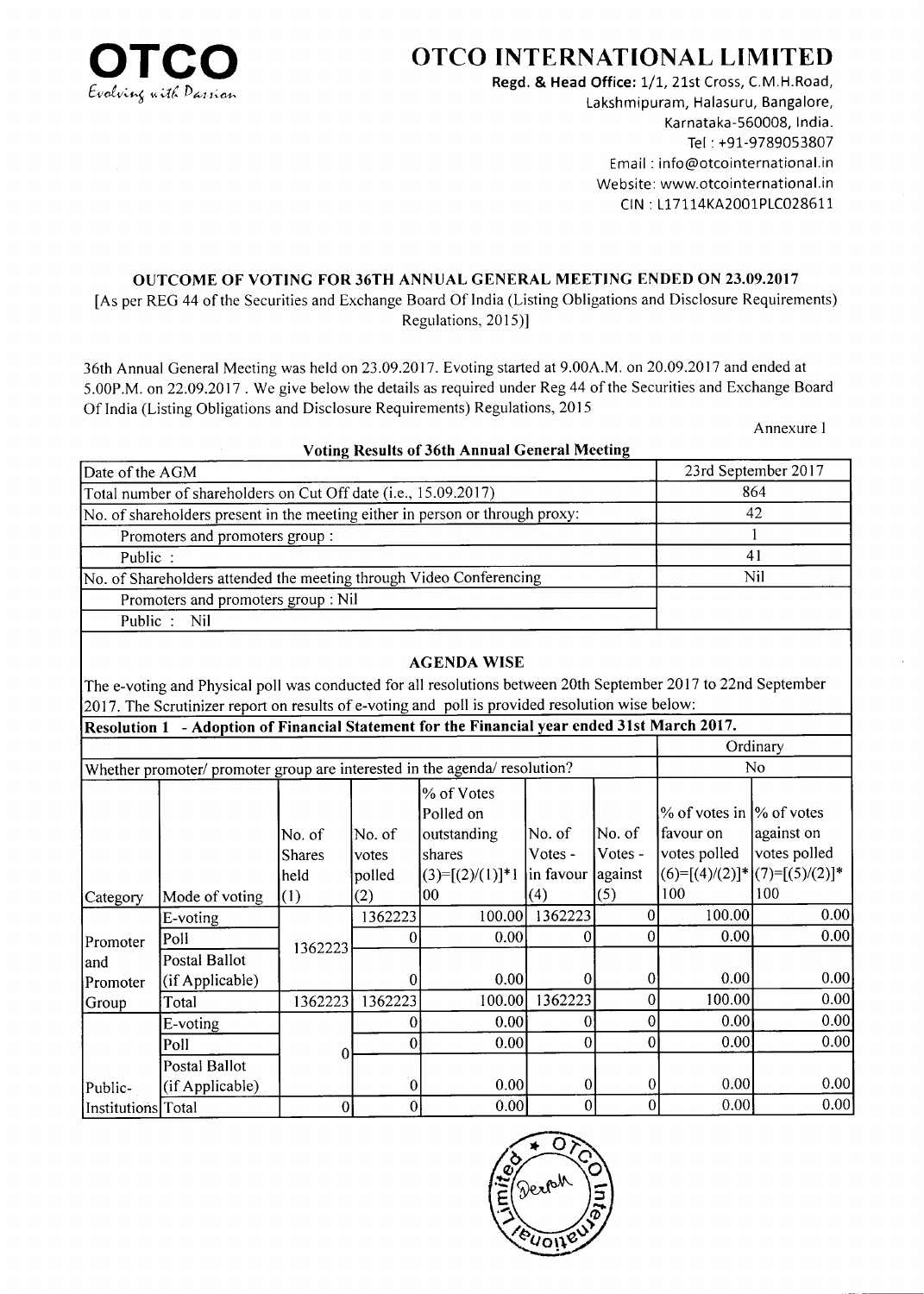

r

# OTCO INTERNATIONAL LIMITED

Continuation Sheet ....

|                    | E-voting        |         | 843453  | 68.50 | 8434531       |       | 100.00   | 0.001  |
|--------------------|-----------------|---------|---------|-------|---------------|-------|----------|--------|
|                    | Poll            | 1231401 | 461     | 0.001 | 46            |       | 0.00     | 0.00   |
| Public-            | Postal Ballot   |         |         |       |               |       |          |        |
| Non                | (if Applicable) |         |         | 0.00  | 0.00          | 0.001 | 0.00     | 0.00   |
| Institutions Total |                 | 1231401 | 843499  | 68.50 | 8434991       |       | 100.0000 | 0.0000 |
| 'Total             |                 | 2593624 | 2205722 |       | 85.04 2205722 |       | 100.0000 | 0.0000 |

|                    | Resolution 2 - Appointment of Mr. Shaine Sunny Mundaplakkal as a director liable ro retire by rotation |                  |                 |                                                  |                   |                   |                                                                   |                                       |
|--------------------|--------------------------------------------------------------------------------------------------------|------------------|-----------------|--------------------------------------------------|-------------------|-------------------|-------------------------------------------------------------------|---------------------------------------|
|                    | Resolution required: (Ordinary/ Special)                                                               |                  |                 |                                                  |                   |                   |                                                                   | Ordinary                              |
|                    | Whether promoter/ promoter group are interested in the agenda/ resolution?                             |                  |                 |                                                  |                   |                   |                                                                   | N <sub>0</sub>                        |
|                    |                                                                                                        | No. of<br>Shares | No. of<br>votes | % of Votes<br>Polled on<br>outstanding<br>shares | No. of<br>Votes - | No. of<br>Votes - | % of votes in $\frac{1}{6}$ of votes<br>favour on<br>votes polled | against on<br>votes polled            |
|                    |                                                                                                        | held             | polled          | $(3)=[(2)/(1)]*1$ in favour                      |                   | against           |                                                                   | $(6)=[(4)/(2)]^{*}[(7)=[(5)/(2)]^{*}$ |
| Category           | Mode of voting                                                                                         | (1)              | (2)             | 100                                              | (4)               | (5)               | 100                                                               | 100                                   |
|                    | E-voting                                                                                               |                  | 1362223         | 100.00                                           | 1362223           | 0                 | 100.00                                                            | 0.00                                  |
| Promoter           | Poll                                                                                                   | 1362223          | 0               | 0.00                                             | 0                 | 0                 | 0.00                                                              | 0.00                                  |
| land               | Postal Ballot                                                                                          |                  |                 |                                                  |                   |                   |                                                                   |                                       |
| Promoter           | (if Applicable)                                                                                        |                  | 0               | 0.00                                             | $\theta$          | $\theta$          | 0.00                                                              | 0.00                                  |
| Group              | Total                                                                                                  | 1362223          | 1362223         | 100.00                                           | 1362223           | 0                 | 100.00                                                            | 0.00                                  |
|                    | E-voting                                                                                               |                  | 0               | 0.00                                             | 0                 | 0                 | 0.00                                                              | 0.00                                  |
|                    | Poll                                                                                                   | 0                | 0               | 0.00                                             | $\overline{0}$    | $\theta$          | 0.00                                                              | 0.00                                  |
|                    | <b>Postal Ballot</b>                                                                                   |                  |                 |                                                  |                   |                   |                                                                   |                                       |
| Public-            | (if Applicable)                                                                                        |                  | 0               | 0.00                                             | $\theta$          | 0                 | 0.00                                                              | 0.00                                  |
| Institutions       | Total                                                                                                  | 0                | 0               | 0.00                                             | 0                 | 0                 | 0.00                                                              | 0.00                                  |
|                    | E-voting                                                                                               |                  | 843453          | 68.50                                            | 843453            | 0                 | 100.00                                                            | 0.00                                  |
|                    | Poll                                                                                                   | 1231401          | 46              | 0.00                                             | 46                | o                 | 0.00                                                              | 0.00                                  |
| Public-            | <b>Postal Ballot</b>                                                                                   |                  |                 |                                                  |                   |                   |                                                                   |                                       |
| Non                | (if Applicable)                                                                                        |                  | 0               | 0.00                                             | 0.00              | 0.00              | 0.00                                                              | 0.00                                  |
| Institutions Total |                                                                                                        | 1231401          | 843499          | 68.50                                            | 843499            | 0                 | 100.0000                                                          | 0.0000                                |
| Total              |                                                                                                        | 2593624          | 2205722         | 85.04                                            | 2205722           | 0                 | 100.0000                                                          | 0.0000                                |

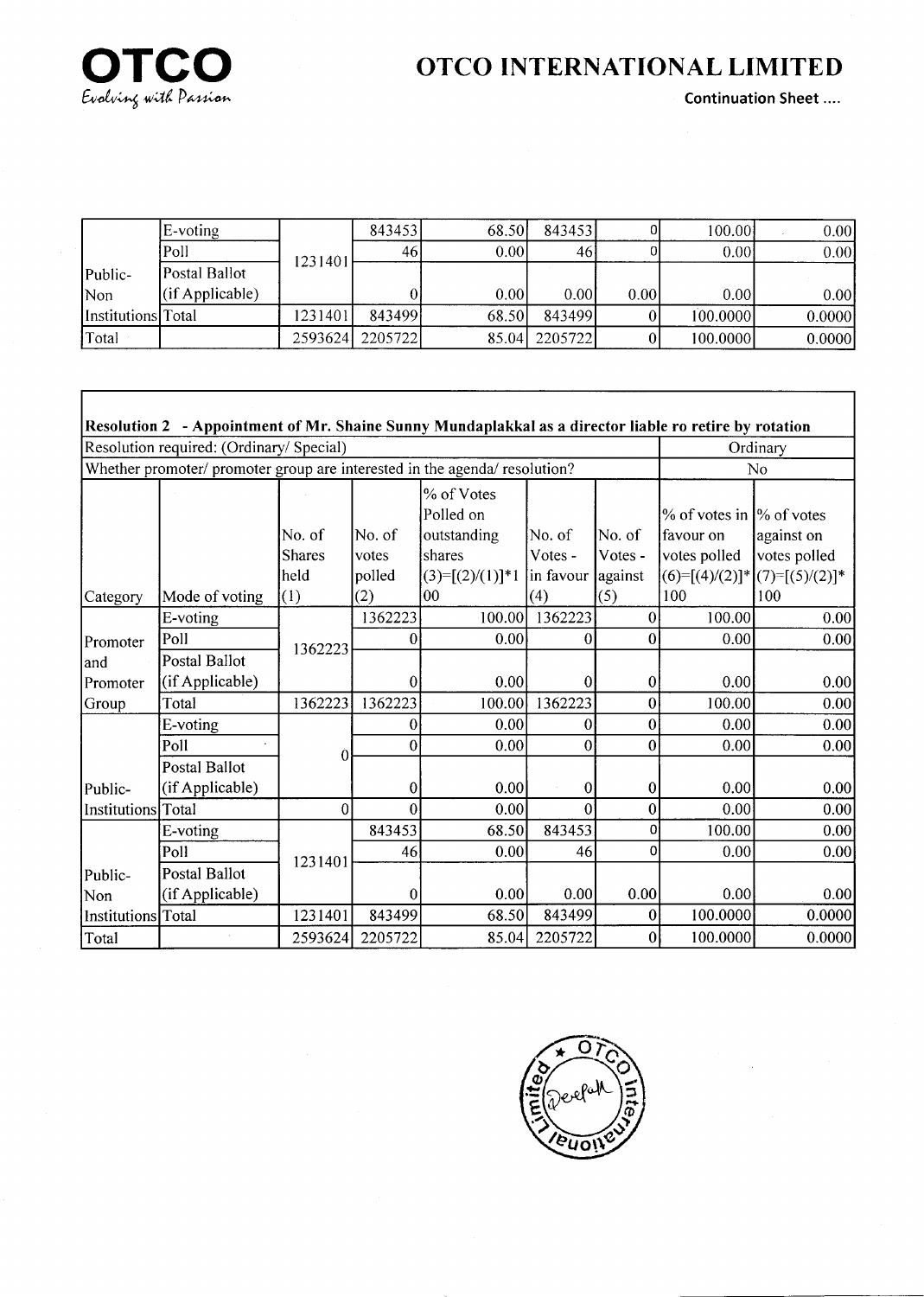

Continuation Sheet ....

EVOIT

|                    | Resolution 3 - Appointment of Auditors - Appointment of auditors.          |                          |                           |                                            |                                |                               |                           |                                                                   |
|--------------------|----------------------------------------------------------------------------|--------------------------|---------------------------|--------------------------------------------|--------------------------------|-------------------------------|---------------------------|-------------------------------------------------------------------|
|                    | Resolution required: (Ordinary/ Special)                                   |                          |                           |                                            |                                |                               |                           | Ordinary                                                          |
|                    | Whether promoter/ promoter group are interested in the agenda/ resolution? |                          |                           |                                            |                                |                               |                           | No                                                                |
|                    |                                                                            |                          |                           | % of Votes<br>Polled on                    |                                |                               | % of votes in 1% of votes |                                                                   |
|                    |                                                                            | No. of<br>Shares<br>held | No. of<br>votes<br>polled | outstanding<br>shares<br>$(3)=[(2)/(1)]*1$ | No. of<br>Votes -<br>in favour | lNo. of<br>Votes -<br>against | favour on<br>votes polled | against on<br>votes polled<br>$(6)=[(4)/(2)]$ * $(7)=[(5)/(2)]$ * |
| Category           | Mode of voting                                                             | (1)                      | (2)                       | 00                                         | (4)                            | (5)                           | 100                       | 100                                                               |
|                    | E-voting                                                                   |                          | 1362223                   | 100.00                                     | 1362223                        | 0                             | 100.00                    | 0.00                                                              |
| Promoter           | Poll                                                                       | 1362223                  | 0                         | 0.00                                       | 0                              | 0                             | 0.00                      | 0.00                                                              |
| and                | Postal Ballot                                                              |                          |                           |                                            |                                |                               |                           |                                                                   |
| Promoter           | (if Applicable)                                                            |                          | $\bf{0}$                  | 0.00                                       | 0                              | $\bf{0}$                      | 0.00                      | 0.00                                                              |
| Group              | Total                                                                      | 1362223                  | 1362223                   | 100.00                                     | 1362223                        | $\theta$                      | 100.00                    | 0.00                                                              |
|                    | E-voting                                                                   |                          | 0                         | 0.00                                       | 0                              | 0                             | 0.00                      | 0.00                                                              |
|                    | Poll                                                                       | 0                        | 0                         | 0.00                                       | $\mathbf{0}$                   | $\theta$                      | 0.00                      | 0.00                                                              |
| Public-            | Postal Ballot<br>(if Applicable)                                           |                          | $\vert$ 0                 | 0.00                                       | 0                              | 0                             | 0.00                      | 0.00                                                              |
| Institutions Total |                                                                            | $\overline{0}$           | $\vert 0 \vert$           | 0.00                                       | $\Omega$                       | 0                             | 0.00                      | 0.00                                                              |
|                    | E-voting                                                                   |                          | 843453                    | 68.50                                      | 843453                         | 0                             | 100.00                    | 0.00                                                              |
|                    | Poll                                                                       | 1231401                  | 46                        | 0.00                                       | 46                             | 0                             | 0.00                      | 0.00                                                              |
| Public-            | Postal Ballot                                                              |                          |                           |                                            |                                |                               |                           |                                                                   |
| Non                | (if Applicable)                                                            |                          | 0                         | 0.00                                       | 0.00                           | 0.00                          | 0.00                      | 0.00                                                              |
| Institutions Total |                                                                            | 1231401                  | 843499                    | 68.50                                      | 843499                         | 0                             | 100.0000                  | 0.0000                                                            |
| Total              |                                                                            | 2593624                  | 2205722                   | 85.04                                      | 2205722                        | 0                             | 100.0000                  | 0.0000                                                            |

|                    | Resolution 4 - Appointment of Mr. Balakrishnan Ramasubramanian as Independent Director |               |         |           |         |         |           |                    |
|--------------------|----------------------------------------------------------------------------------------|---------------|---------|-----------|---------|---------|-----------|--------------------|
|                    | Resolution required: (Ordinary/ Special)                                               |               |         |           |         |         |           | Ordinary           |
|                    | Whether promoter/ promoter group are interested in the agenda/ resolution?             |               |         |           |         |         |           | No.                |
| Category           | Mode of voting                                                                         | <b>Shares</b> | votes   | Polled on | Votes - | Votes - | favour on | against on         |
| Promoter           | E-voting                                                                               |               | 1362223 | 100.00    | 1362223 |         | 100.00    | 0.00               |
| land               | Poll                                                                                   | 1362223       |         | 0.001     |         |         | 0.00      | 0.00               |
| <b>Promoter</b>    | (if Applicable)                                                                        |               |         | 0.001     | 0       | 0       | 0.00      | 0.00               |
| Group              | Total                                                                                  | 1362223       | 1362223 | 100.00]   | 1362223 | 0       | 100.00    | 0.00               |
|                    | E-voting                                                                               |               |         | 0.001     | 0       | 0       | 0.00      | 0.00               |
|                    | Poll                                                                                   | 0             | 0       | 0.00      | 0       |         | 0.00      | 0.00               |
| Public-            | (if Applicable)                                                                        |               |         | 0.00      | 0       |         | 0.00      | 0.00               |
| Institutions Total |                                                                                        |               |         | 0.00      | 0       |         | 0.00      | 0.00               |
|                    | E-voting                                                                               |               | 843453  | 68.50     | 843453  |         | 100.00    | 0.00               |
| Public-            | Poll                                                                                   | 1231401       | 56      | 0.001     | 56      | Ω       | 0.00      | 0.00               |
| Non                | (if Applicable)                                                                        |               |         | 0.001     | 0.00    | 0.00    | 0.00      | 60.006             |
| Institutions Total |                                                                                        | 1231401       | 843509  | 68.50     | 843509  | 0       | 100.0000  | $\sqrt{30000}$     |
| Total              |                                                                                        | 2593624       | 2205732 | 85.04     | 2205732 | 0       | 100.0000  | E[0.0000]<br>অক্রম |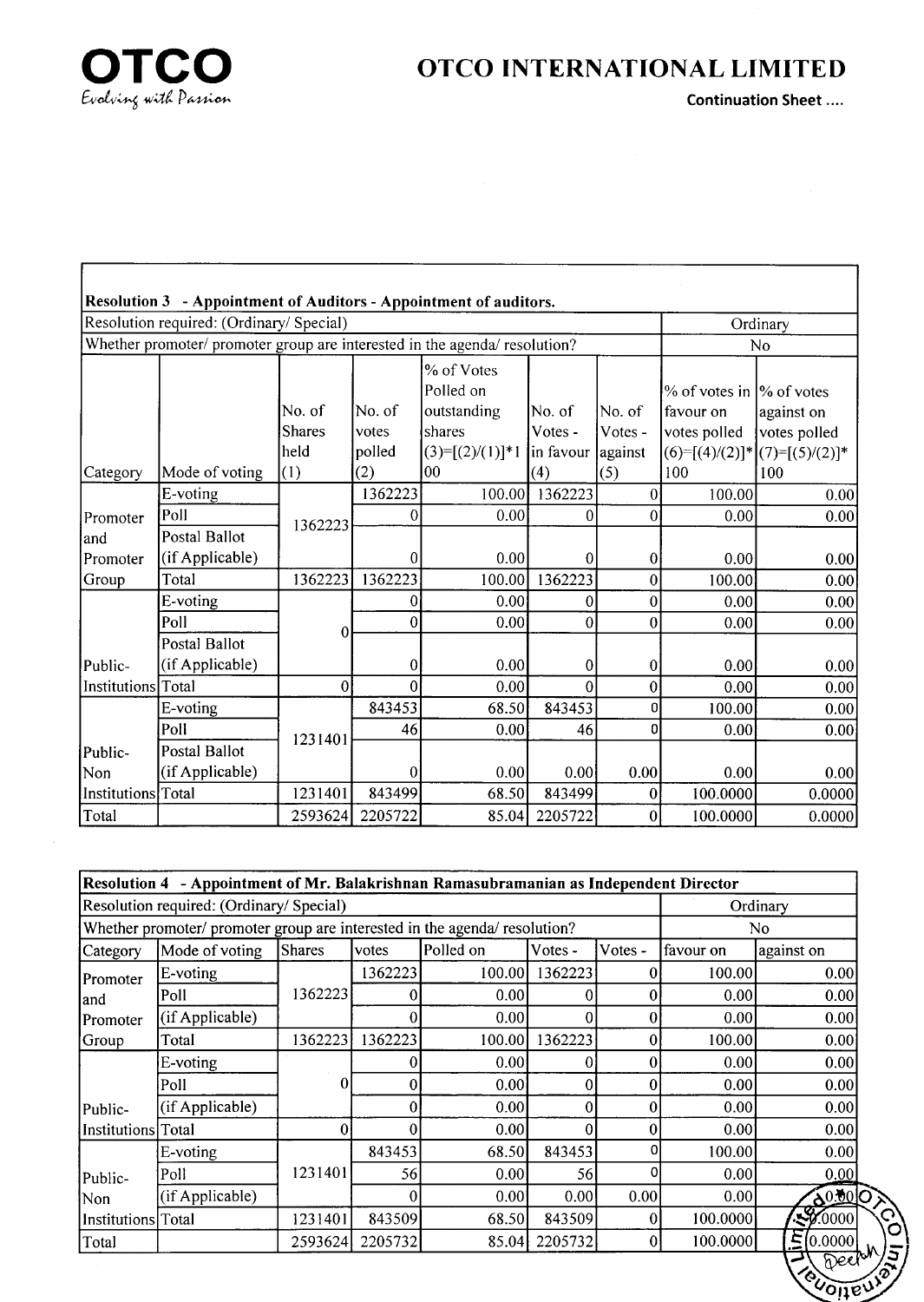

 $\bar{z}$ 

Continuation Sheet ....

| Company            | Resolution 5 - Undertaking new lines of business as per Memorandum & Articles of Association of the |               |         |           |         |         |                   |            |
|--------------------|-----------------------------------------------------------------------------------------------------|---------------|---------|-----------|---------|---------|-------------------|------------|
|                    | Resolution required: (Ordinary/Special)                                                             |               |         |           |         |         |                   | Special    |
|                    | Whether promoter/ promoter group are interested in the agenda/ resolution?                          |               |         |           |         |         |                   | No         |
| Category           | Mode of voting                                                                                      | <b>Shares</b> | votes   | Polled on | Votes - | Votes - | favour on         | against on |
| Promoter           | E-voting                                                                                            |               | 1362223 | 100.00    | 1362223 |         | 100.00            | 0.00       |
| land               | Poll                                                                                                | 1362223       |         | 0.00      |         |         | 0.00              | 0.00       |
| Promoter           | (if Applicable)                                                                                     |               |         | 0.00      |         |         | 0.00 <sub>1</sub> | 0.00       |
| Group              | Total                                                                                               | 1362223       | 1362223 | 100.00    | 1362223 |         | 100.00            | 0.00       |
|                    | E-voting                                                                                            |               |         | 0.00      |         |         | 0.00              | 0.00       |
|                    | Poll                                                                                                | 0             | 0       | 0.00      |         |         | 0.00              | 0.00       |
| Public-            | (if Applicable)                                                                                     |               | 0       | 0.00      | 0       |         | 0.00              | 0.00       |
| Institutions Total |                                                                                                     | $\Omega$      | ΩI      | 0.00      |         |         | 0.00              | 0.00       |
|                    | E-voting                                                                                            |               | 843453  | 68.50     | 843453  |         | 100.00            | 0.00       |
| Public-            | Poll                                                                                                | 1231401       | 56      | 0.00      | 56      |         | 0.00              | 0.00       |
| Non                | (if Applicable)                                                                                     |               |         | 0.00      | 0.00    | 0.00    | 0.00              | 0.00       |
| Institutions Total |                                                                                                     | 1231401       | 843509  | 68.50     | 843509  | 0       | 100.0000          | 0.0000     |
| Total              |                                                                                                     | 2593624       | 2205732 | 85.04     | 2205732 |         | 100.0000          | 0.0000     |

|                    | Resolution 6 - Approval of borrowing limit                                 |         |         |           |                 |         |           |            |
|--------------------|----------------------------------------------------------------------------|---------|---------|-----------|-----------------|---------|-----------|------------|
|                    | Resolution required: (Ordinary/ Special)                                   |         |         |           |                 |         |           | Special    |
|                    | Whether promoter/ promoter group are interested in the agenda/ resolution? |         |         |           |                 |         |           | No.        |
| Category           | Mode of voting                                                             | Shares  | votes   | Polled on | Votes -         | Votes - | favour on | against on |
| Promoter           | E-voting                                                                   |         | 1362223 | 100.00    | 1362223         |         | 100.00    | 0.00       |
| land               | Poll                                                                       | 1362223 |         | 0.00      | 0               |         | 0.00      | 0.00       |
| Promoter           | (if Applicable)                                                            |         |         | 0.00      |                 |         | 0.00      | 0.00       |
| Group              | Total                                                                      | 1362223 | 1362223 | 100.00    | 1362223         |         | 100.00    | 0.00       |
|                    | E-voting                                                                   |         |         | 0.00      | 0               |         | 0.00      | 0.00       |
|                    | Poll                                                                       | 0       | 0       | 0.00      | ΩI              | 0       | 0.00      | 0.00       |
| Public-            | (if Applicable)                                                            |         |         | 0.00      | 0               |         | 0.00      | 0.00       |
| Institutions Total |                                                                            |         |         | 0.00      |                 |         | 0.00      | 0.00       |
|                    | E-voting                                                                   |         | 843453  | 68.50     | 843453          |         | 100.00    | 0.00       |
| Public-            | Poll                                                                       | 1231401 | 56I     | 0.00      | 56 <sup> </sup> | o       | 0.00      | 0.00       |
| Non                | (if Applicable)                                                            |         | 0       | 0.00      | 0.00            | 0.00    | 0.00      | 0.00       |
| Institutions Total |                                                                            | 1231401 | 843509  | 68.50     | 843509          |         | 100.0000  | 0.0000     |
| Total              |                                                                            | 2593624 | 2205732 | 85.04     | 2205732         |         | 100.0000  | 0.0000     |

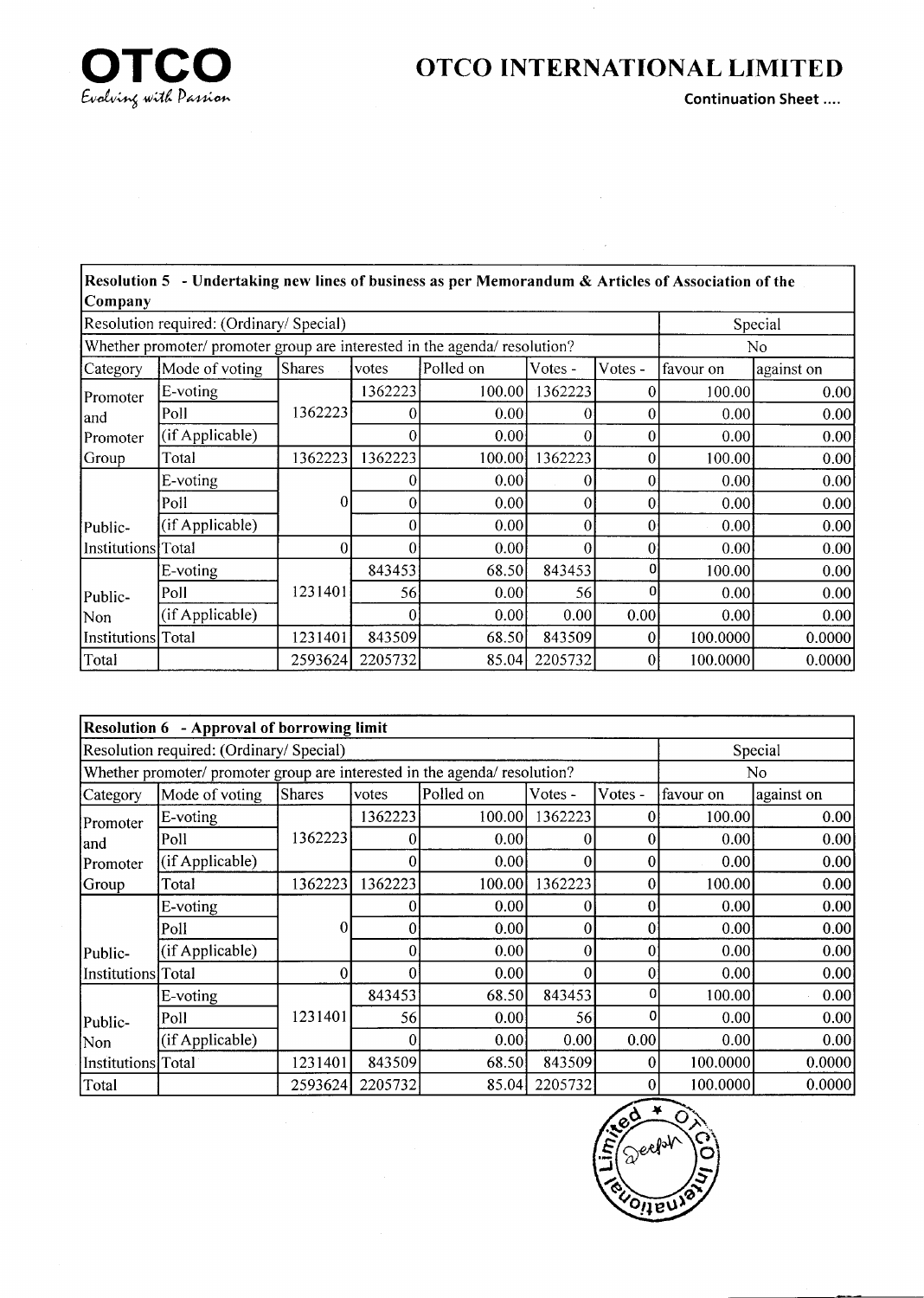

**Continuation Sheet....** 

As per the Scrutinizer's Report on e-voting and Poll on item No.1 to Item No.6 of the Notice of 36th Annual General Meeting, all resolutions are passed with requisite majority.

Percentage rounded off in scrutinizers report.

For OTCO INTERNATIONAL LIMITED

Deepak Kumar Dash

Deepak Kumar Dash Company Secretary and Compliance Officer

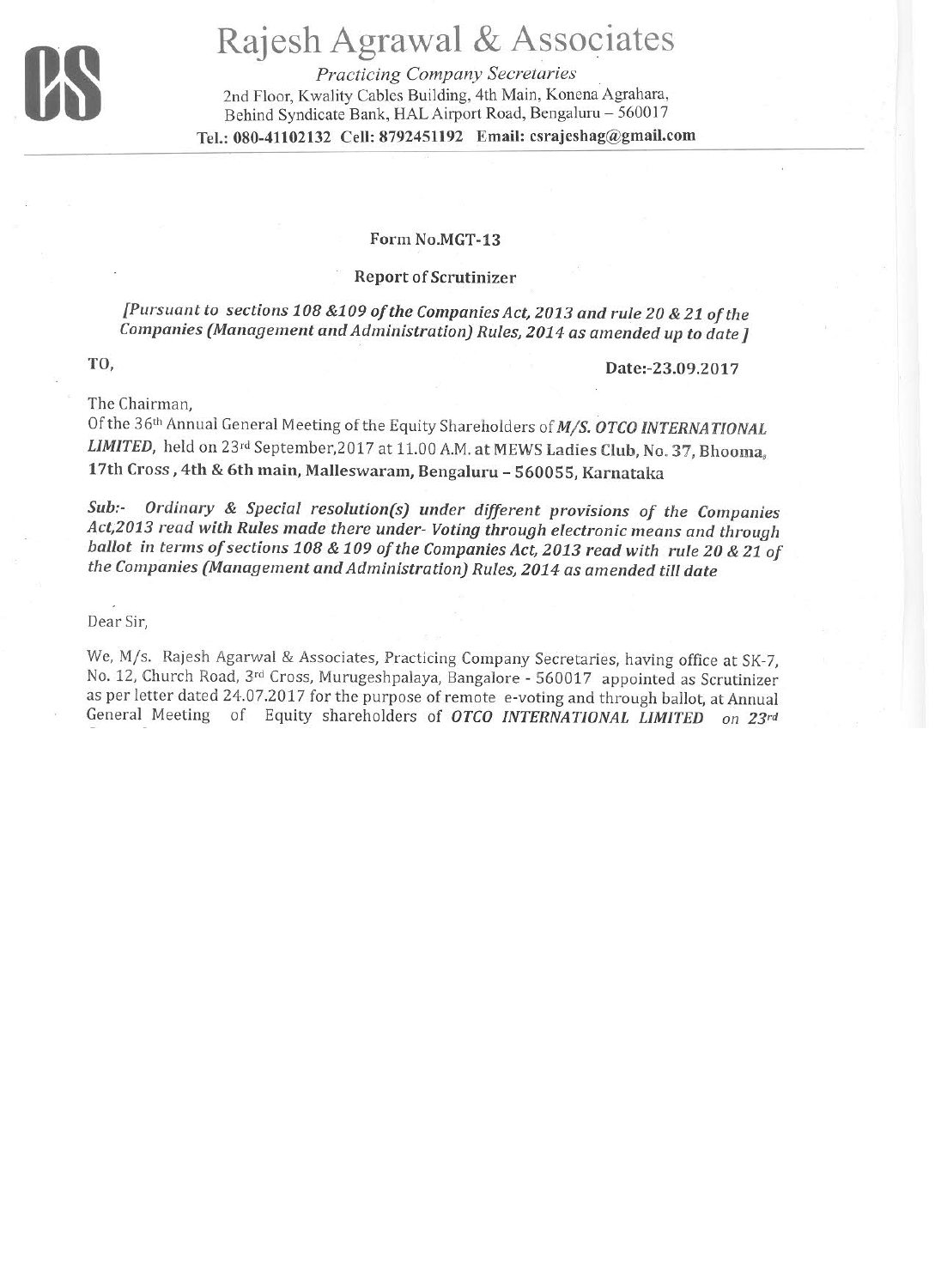| e. | Accordingly, the electronic votes cast were taken into account and at the end of this<br>voting period, on September 22, 2017 at 05:00 P.M, the CDSL portal was blocked for<br>voting. |
|----|----------------------------------------------------------------------------------------------------------------------------------------------------------------------------------------|
|    | The List of share holders who cast their votes through remote e voting were unblocked in<br>the presence of two witnesses on the September 23, 2017.                                   |

At the Annual general meeting held at the scheduled time, date and venue, the Chairman announced a poll through ballot taking into account the provisions of law as well as the Companies (Management & Administration) Rules, 2014 as amended till date by the Ministry of Corporate Affairs.

The polling papers in Form MGT -12 as per Companies (Management & Administration) Rules, 2014 were distributed to the shareholders present. The shareholders cast their votes in One ballot box kept at convenient location in the Venue.

- 1. At the time fixed for closing of the poll by the Chairman, the ballot box kept for polling was locked in our presence with due identification marks placed by us.
- 2. The locked ballot box were subsequently opened in our presence and poll papers were diligently scrutinized. The poll papers were reconciled with the records maintained by the Company and the authorizations/proxies lodged with the company.
- 3. The poll papers which were incomplete and/or which were otherwise found defective have been treated as invalid.

The resolutions for which this Annual General Meeting of the shareholders was held were as follows;

| S.L.<br>No. | Resolutions                                                                                                                                                                                                                                          | Nature<br>of<br>resolutions |
|-------------|------------------------------------------------------------------------------------------------------------------------------------------------------------------------------------------------------------------------------------------------------|-----------------------------|
| 1.          | To receive, consider and adopt the audited financial statements for the<br>financial year ended 31 <sup>st</sup> March, 2017 and the Reports of the Directors<br>and Auditors thereon.                                                               | Ordinary                    |
| 2.          | To appoint a director in place of Mr. Shaine Sunny Mundaplakkal<br>(holding DIN 06429415) as Director of the Company who retires by<br>rotation and offers himself for reappointment.                                                                | Ordinary                    |
| 3.          | To consider ratification of Appointment of M/s. C. Ramasamy & B.<br>Srinivasan, Chartered Accountants, Chennai (FRN: 002957S) as Auditors<br>of the Company and to hold office till the Conclusion of 39th Annual<br>General Meeting of the company. | Ordinary                    |
| 4.          | To consider appointment of Mr. Balakrishnan Ramasubramanian as an<br>Independent Director                                                                                                                                                            | Ordinary                    |
| 5.          | To consider undertaking new lines of business as per Memorandum &<br>Articles of Association of the Company                                                                                                                                          | Special                     |
| 6.          | To consider approval of borrowing limits for the purpose of business as<br>proposed under Resolution No-5                                                                                                                                            | Special                     |

On the conclusion of the Annual General Meeting, the votes cast through remote e-voting was unblocked and were available for viewing by the under signed. The votes cast through ballot in the venue of annual general meeting were duly considered after ignoring duplicates votes cast. if any, pursuant to the extant rules.

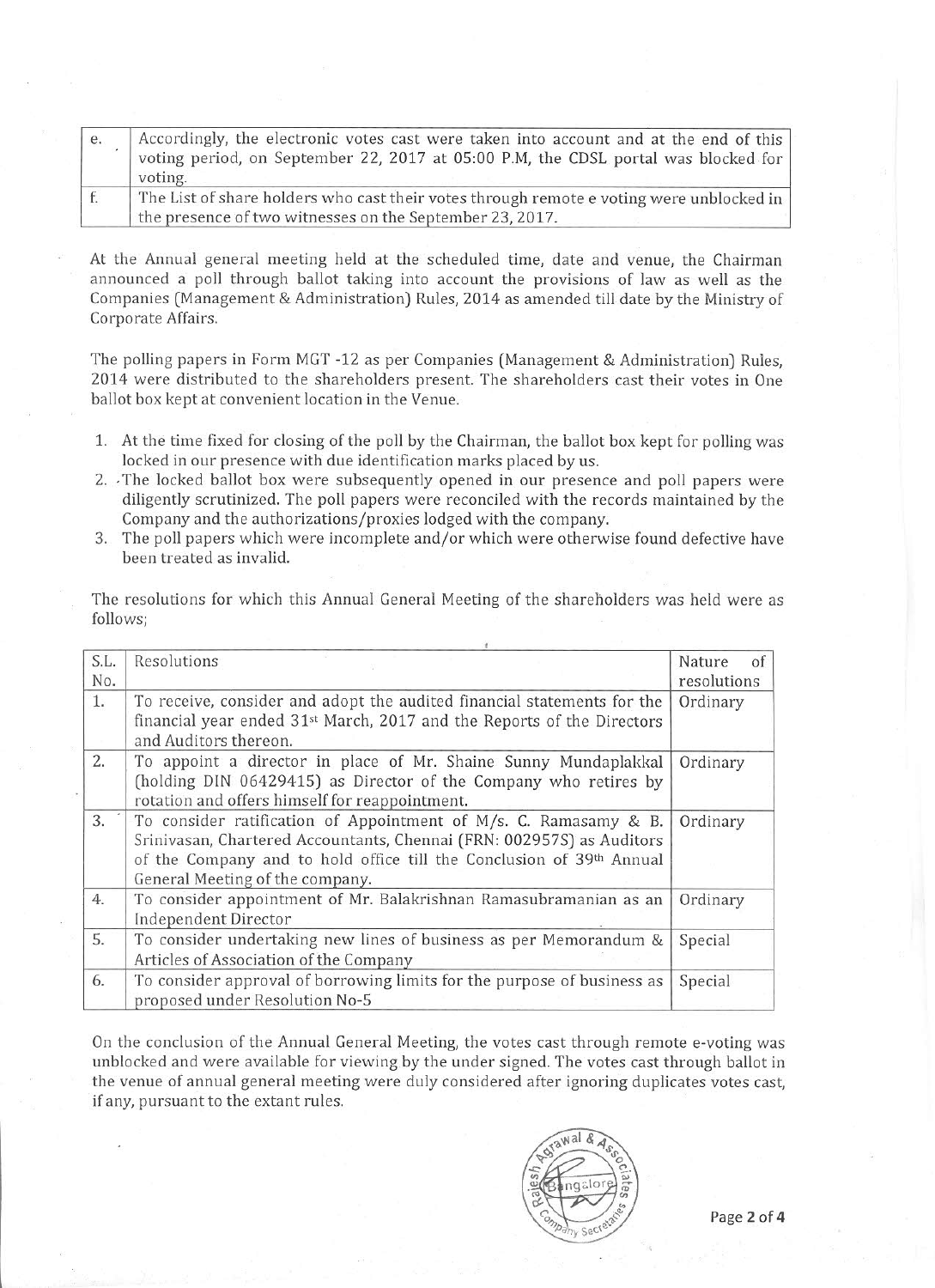A register has been maintained electronically to record the assent or dissent, received, mentioning the particulars of name, address, folio number or client ID of the shareholders, number of shares held by them, nominal value of such shares. As there were no shares with differential voting rights, the question of maintaining the list of shares with differential voting rights did not arise.

The results of the remote e-voting by electronic means and ballot voting are as follows:

The details of the number of members present and voting in person or by proxy and the valid / invalid votes in respect of each of the resolutions are given below.

| Resolutions<br>Sl. No. |        | Number of members who cast their votes<br>either by e-voting/poll in the AGM. | Number of<br>valid Votes. | Number of<br>invalid votes |  |
|------------------------|--------|-------------------------------------------------------------------------------|---------------------------|----------------------------|--|
|                        | Assent | Dissent                                                                       |                           |                            |  |
|                        | 30     |                                                                               | 2205722                   |                            |  |
|                        | 30     |                                                                               | 2205722                   |                            |  |
| 3.                     | 30     |                                                                               | 2205722                   |                            |  |
|                        | 31     |                                                                               | 2205732                   |                            |  |
|                        | 31     |                                                                               | 2205732                   |                            |  |
|                        | 31     |                                                                               | 2205732                   |                            |  |

None of the vote cast physically on the resolution no. 1 to 6 were treated as invalid under section 188 of the Companies Act, 2013.

The summary of the results in terms of the Number of votes cast for and against out of the total valid votes is given below.

|                   |                               |                             |                              | E voting & Poll |                  |                                     |
|-------------------|-------------------------------|-----------------------------|------------------------------|-----------------|------------------|-------------------------------------|
| Resol             | of<br>No                      | of<br>N <sub>o</sub>        | Total                        | Assent          | Dissent          | Passed/Not Passed                   |
| utions<br>Sl. No. | Votes<br>Cast<br>In<br>Favour | Votes<br>Cast In<br>Against | Number<br>of valid<br>Votes. | $(%)^*$         | $(%)^*$          |                                     |
| $\mathbf{1}$      | 2205722                       | $\mathbf{0}$                | 2205722                      | 100             | $\mathbf{0}$     | Passed as an Ordinary<br>Resolution |
| 2.                | 2205722                       | $\boldsymbol{0}$            | 2205722                      | 100             | $\boldsymbol{0}$ | Passed as an Ordinary<br>Resolution |
| 3.                | 2205722                       | $\mathbf{0}$                | 2205722                      | 100             | $\mathbf{0}$     | Passed as an Ordinary<br>Resolution |
| 4.                | 2205732                       | $\overline{0}$              | 2205732                      | 100             | $\mathbf{0}$     | Passed as an Ordinary<br>Resolution |
| 5.                | 2205732                       | $\overline{0}$              | 2205732                      | 100             | $\mathbf{0}$     | Passed as a Special<br>Resolution   |
| 6.                | 2205732                       | $\mathbf{0}$                | 2205732                      | 100             | $\mathbf{0}$     | Passed as a Special<br>Resolution   |